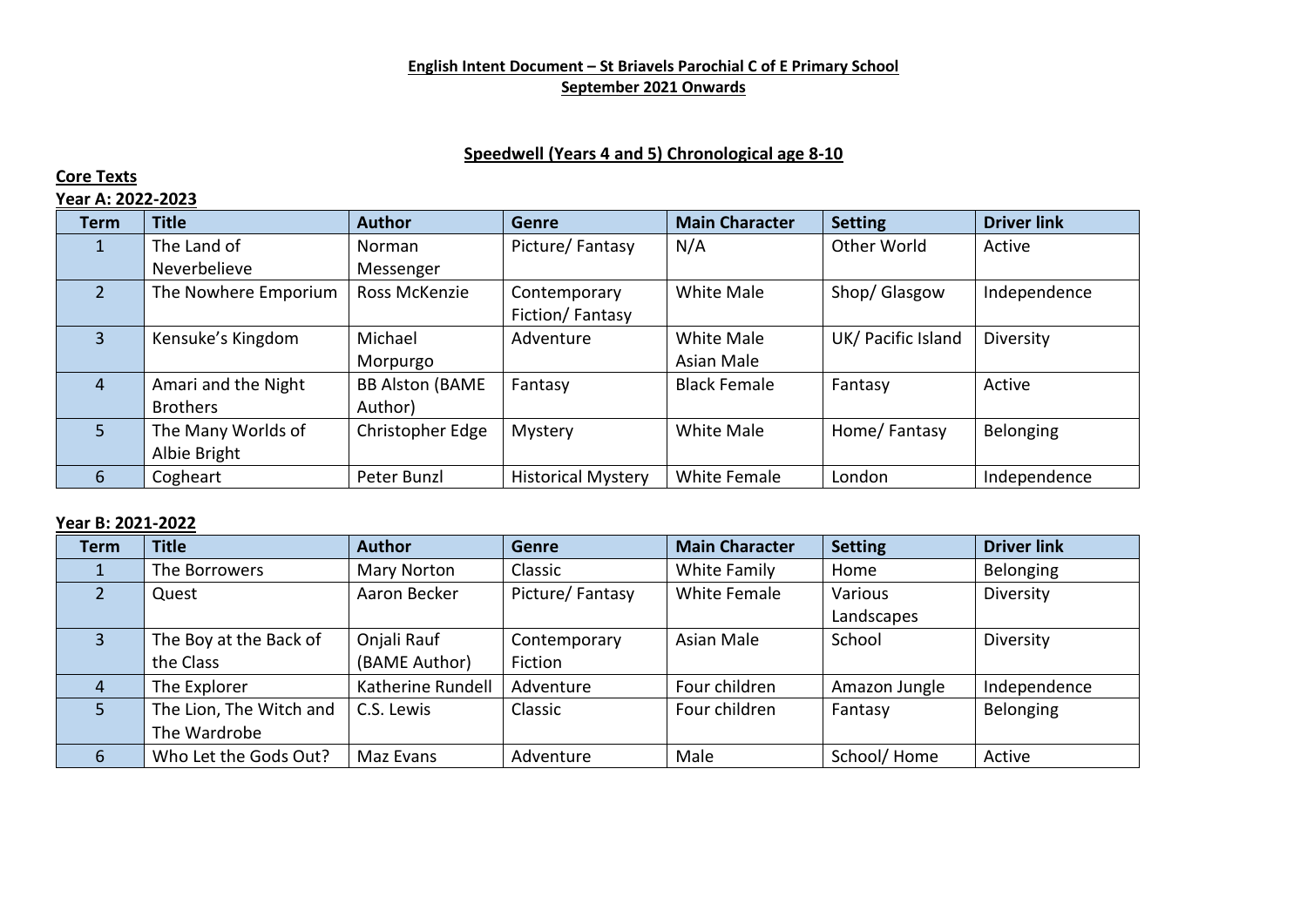## **Annual Writing Skills and Genre Coverage**

# **Genre coverage for Speedwell Class: Narrative, recount/diary, letter, instructions, non-chronological reports, explanations, newspaper reports, biographies. Year 5 children should learn to write persuasion texts.**

Each Genre to be matched to core text and skills taught. New genre (in black) and narrative should be taught in genre focussed units. Revised genre (in red) can be used for use it activities linked to practicing the writing skills.

Each genre once taught is available for children to use when writing in other subjects.

| Speedwell Writing Skills Progression: The Wye Forest Federation |                                                                               |                                                                                                                                                   |                                                                         |  |  |
|-----------------------------------------------------------------|-------------------------------------------------------------------------------|---------------------------------------------------------------------------------------------------------------------------------------------------|-------------------------------------------------------------------------|--|--|
| <b>Target</b><br>#                                              | Year 4                                                                        | Year 5                                                                                                                                            | <b>Through teaching</b>                                                 |  |  |
| T1                                                              | Use noun phrases expanded using modifying<br>adjectives                       | Revise noun phrases expanded using modifying adjectives,<br>nouns and prepositional phrases                                                       | Identify main and subordinate<br>clauses (Year 5)                       |  |  |
| T <sub>2</sub>                                                  | Use noun phrases expanded using modifying nouns                               | Use commas to separate main and subordinate clauses<br>(when subordinate clause is at the start)                                                  | Control the use of standard and                                         |  |  |
| T3                                                              | Use noun phrases expanded using prepositional<br>phrases                      | Write sentences with a subordinate clause at the beginning<br>and at the end of a sentence                                                        | non-standard English. (Year 4)                                          |  |  |
| T4                                                              | Use a range of co-ordinating conjunctions<br>accurately (FANBOYS)             | Indicate degrees of possibility through use of modal verbs                                                                                        | Write with appropriate levels of<br>formality for the audience and      |  |  |
| T <sub>5</sub>                                                  | Use fronted adverbials for manner and place<br>(including comma)              | Indicate degree of possibility through the use of adverbs<br>(perhaps, surely, possibly)                                                          | purpose (Year 5)                                                        |  |  |
| T <sub>6</sub>                                                  | Use paragraphs to organise ideas around a theme                               | Use a range of cohesive devises within paragraphs<br>(repetition, pronoun choices, adverbs & adverbials, tense<br>choice, pronoun agreement etc.) | <b>Gap-fill/Early morning targeted</b><br>teaching if identify gaps in: |  |  |
| T <sub>7</sub>                                                  | Use nouns and pronouns to aid cohesion across<br>paragraphs.                  | Use a range of cohesive devises to link between paragraphs                                                                                        | Write with accurate use of all                                          |  |  |
| T <sub>8</sub>                                                  | Use inverted commas and other punctuation to<br>indicate direct speech.       | Use inverted commas and other punctuation to indicate<br>direct and reported speech.                                                              | expected punctuation: full stops,<br>capital letters, question marks,   |  |  |
| T <sub>9</sub>                                                  | Use possessive pronouns (hers, theirs, ours etc.)                             | Use brackets and dashes for parenthesis                                                                                                           | exclamation marks, commas in<br>a list and apostrophes. (Year 4)        |  |  |
| T <sub>10</sub>                                                 | Use a wider range of conjunctions to extend the<br>range of complex sentences | Use relative clauses beginning with who, which, where,<br>when, whose and that.                                                                   |                                                                         |  |  |
| T11                                                             |                                                                               | Use embedded clauses (relative and subordinate)                                                                                                   |                                                                         |  |  |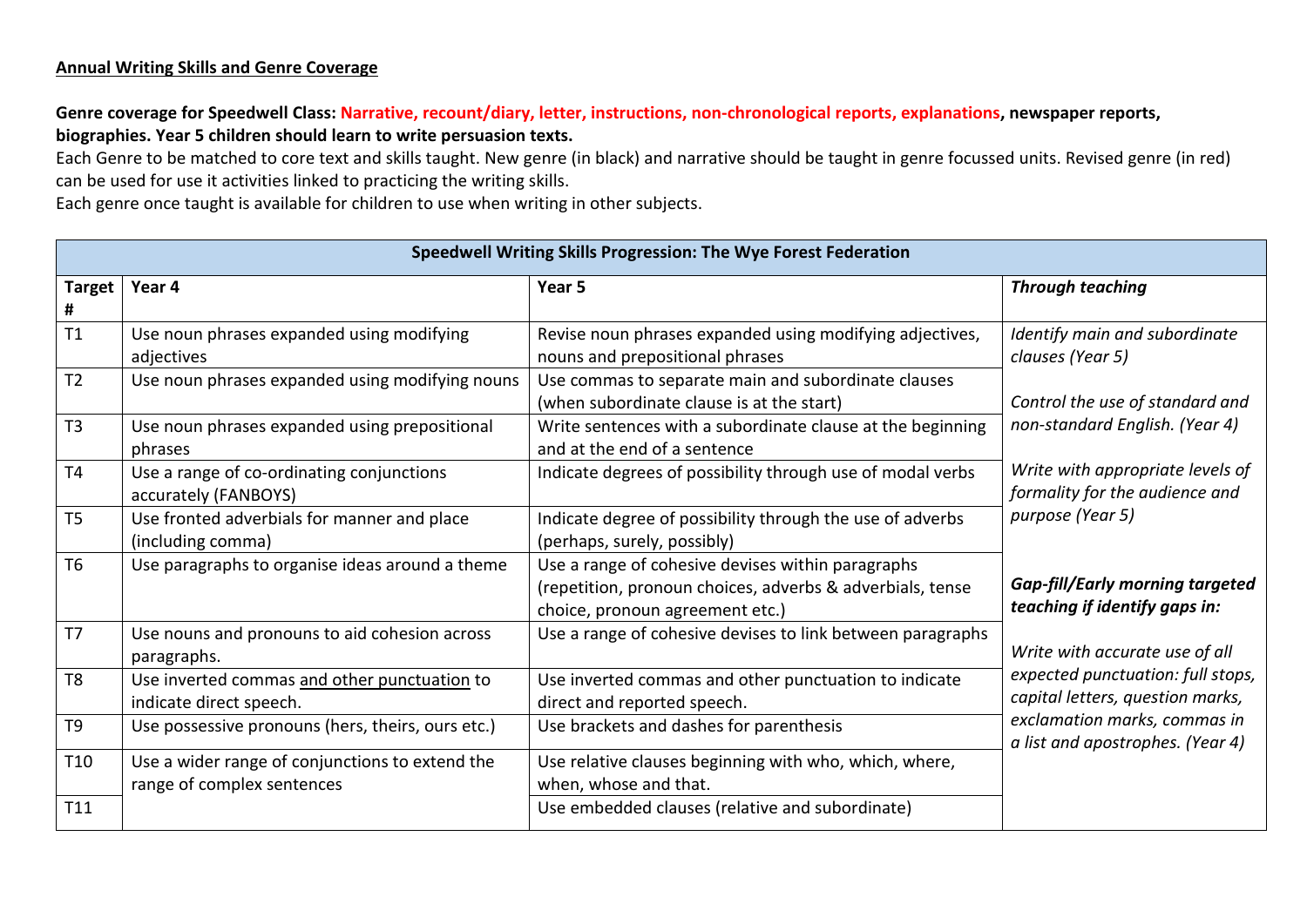| T12 | Use past and present tense accurately throughout<br>a piece of writing.                            | Use a range of verb forms (simple, progressive, perfect,<br>modal) appropriately. | $\rightarrow$ Add commas after<br>adverbials and speech |
|-----|----------------------------------------------------------------------------------------------------|-----------------------------------------------------------------------------------|---------------------------------------------------------|
| T13 | The grammatical difference between plural and<br>possessive -s. Use apostrophes to indicate plural |                                                                                   | punctuation (Year 5)                                    |
|     | possession.                                                                                        |                                                                                   |                                                         |

#### **YEAR 4 (Composition)**

#### Composition

- Record and note ideas e.g. through making notes, story maps, flow charts,  $\bullet$ 'boxing up' frames
- Compose and rehearse more complex sentences orally before writing, including  $\bullet$ dialogue
- Write for an increasing range of purposes and audiences e.g. narratives, ä newspaper & chronological reports, diaries, letters, recounts of trips/experiences, persuasive letters and advertising, instructions
- Create and describe plots in narratives with a clear opening, build up, dilemma,  $\bullet$ resolution, ending; describing the cause and effect of events, linking the end to the opening
- Create and describe settings linked to different genres e.g. historical, sci-fi,  $\bullet$ fantasy, humorous and describe characters' reactions to the setting
- Develop a wider range of 'stock' characters e.g. the geeky boy; the strict  $\bullet$ librarian; the mad scientist; the faithful sidekick; the lonely, old man
- Describe characters in narratives through show not tell; describing characters  $\bullet$ through their actions; use of dialogue
- Write free verse poetry, focusing on the meaning e.g. writing poems without a  $\bullet$ rhyming structure such as cinquians, haikus
- Expand the use of narrative language features e.g. power of three: The cottage  $\bullet$ was almost invisible, hiding under a thick layer of snow and glistening in the sunlight; use figurative language e.g. similes, alliteration, hyperbole
- Expand the use of non-fiction language features e.g. bullet points, diagrams  $\bullet$
- Use nouns and pronouns to aid cohesion between sentences e.g. Feeling terrified. Tom peered around as he crept into the forest. The scared boy decided to turn back.
- Evaluate their writing through discussion and make improvements through  $\bullet$ redrafting the grammar and vocabulary
- Proof-read and edit their writing in relation to the Y4 grammar and spelling  $\bullet$ expectations

## **YEAR 5 (Composition)**

|   | <b>Composition</b>                                                                                                                                                                                                                                   |
|---|------------------------------------------------------------------------------------------------------------------------------------------------------------------------------------------------------------------------------------------------------|
| ٠ | Explore and use their own techniques to note their ideas, drawing on research where<br>necessary                                                                                                                                                     |
| ٠ | Identify the audience and purpose for their writing and select the appropriate form.<br>(Narratives, range of reports and recounts, explanation, persuasive arguments,<br>discussion)                                                                |
| ٠ | Control plots e.g. using foreshadowing; use of dialogue to move the action on                                                                                                                                                                        |
| ٠ | Experiment with different ways of opening and closing narratives                                                                                                                                                                                     |
| ۰ | Develop settings and atmosphere in detail e.g. stories with more than one main<br>setting; making links between the setting, time and weather                                                                                                        |
| ٠ | Extend their range of stock characters; develop characters in detail e.g. through using<br>dialogue; describing how others react to them and how they change over time                                                                               |
| ٠ | Write free verse poetry with a specific purpose e.g. narrative poems; poetry to provoke<br>empathy in the reader or make them think about an issue                                                                                                   |
| ٠ | Modify and control the use of narrative language features e.g. reported speech<br>instead of direct speech; repetition for effect, power of 3 linked to grammar<br>expectations 'The wind whistled through the trees, tickling the autumn leaves and |
|   | dancing through the wood.'                                                                                                                                                                                                                           |
| ٠ | Use figurative language e.g. personification, similes, metaphor, allusion                                                                                                                                                                            |
| ٠ | Modify and control the use of non-fiction language features e.g. precise description.<br>technical vocabulary                                                                                                                                        |
| ٠ | Control the use of organisational features in fiction and non-fiction e.g. balancing<br>action, description and dialogue; balancing fact and opinion; using bullet points, tables<br>and charts                                                      |
| ٠ | Evaluate their writing through discussion and make improvements through redrafting<br>the grammar and vocabulary to enhance effect                                                                                                                   |
|   | Proof-read and edit their writing in relation to the Y5 grammar and spelling<br>expectations                                                                                                                                                         |